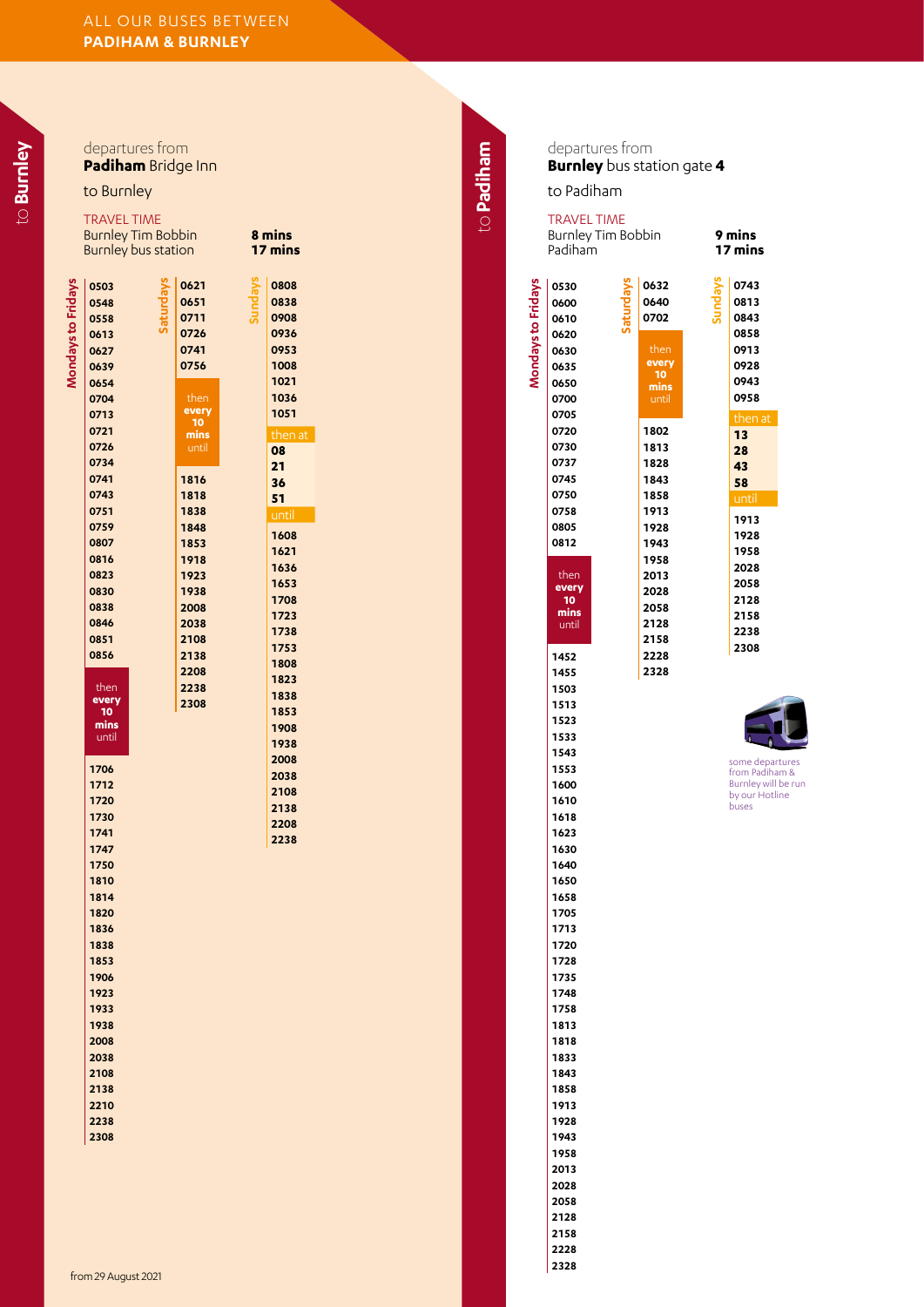## Mainline

| <b>E</b> Accrington bus station stand 5<br><b>Huncoat</b> Newhouse Road<br>Hapton Mill Hill Lane<br>Padiham Bridge Inn<br><b>Burnley</b> Tim Bobbin<br><b>Burnley</b> bus station<br>O<br><b>E</b> Accrington bus station stand 5<br><b>Huncoat</b> Newhouse Road<br>Hapton Mill Hill Lane<br>Padiham Bridge Inn<br><b>Burnley</b> Tim Bobbin<br><b>Burnley</b> bus station | 0704<br>0816 0846 0916 0946<br>46<br>0737<br>16<br>1416<br>1446<br>1516<br>1546<br>1616<br>1650 1720<br>1750<br>1826<br>0713<br>then<br>25<br>55<br>0746<br>0825 0855 0925<br>0955<br>1834<br>1425<br>1455<br>1525<br>1555<br>1625<br>1659<br>1729<br>1759<br>every<br>0643 0721<br>0746<br>1003<br>33<br>03<br>0754 0833 0903 0933<br>1503<br>1807<br>1842<br>1433<br>1533<br>1603<br>1633<br>1707<br>1737<br>30<br>until<br>0759<br>0654 0734<br>0807<br>0846 0916 0946<br>46<br>16<br>1446 1516<br>1820<br>1853<br>1016<br>1546<br>1616<br>1646<br>1720<br>1750<br>mins<br>0702 0743<br>0809<br>0817 0856 0924 0954 1024<br>24<br>1526<br>1624 1654<br>1828<br>1859<br>54<br>1454<br>1554<br>1728<br>1758<br>at<br>0711 0755<br>03<br>0821<br>0829 0908 0933 1003<br>1033<br>33<br>1807 1836<br>1907<br>1503<br>1536<br>1604<br>1634 1704 1738<br>On school days this bus starts from Accrington (0729)<br>and Huncoat (0738)<br>2111<br>2241<br>1911<br>2249<br>1919<br>2119<br>1927 2127 2257<br>1938<br>2138 2308<br>1944 2144<br>2314<br>1952 2152 2322 |
|-----------------------------------------------------------------------------------------------------------------------------------------------------------------------------------------------------------------------------------------------------------------------------------------------------------------------------------------------------------------------------|----------------------------------------------------------------------------------------------------------------------------------------------------------------------------------------------------------------------------------------------------------------------------------------------------------------------------------------------------------------------------------------------------------------------------------------------------------------------------------------------------------------------------------------------------------------------------------------------------------------------------------------------------------------------------------------------------------------------------------------------------------------------------------------------------------------------------------------------------------------------------------------------------------------------------------------------------------------------------------------------------------------------------------------------------------------|
| Θ<br><b>Burnley</b> bus station gate 4<br><b>Burnley</b> Tim Bobbin<br>Padiham Green Lane<br>Hapton Mill Hill Lane<br>Huncoat Newhouse Road<br><b>B</b> Accrington bus station                                                                                                                                                                                              | 0820 0842 0912 0942<br>12<br>42<br>1818<br>0620<br>0650<br>0720<br>0750<br>1412<br>1442<br>1513<br>1543<br>1618<br>1650<br>1720<br>1748<br>then<br>21<br>51<br>0626 0658<br>0729<br>0759<br>0829<br>0851<br>0921<br>0951<br>1421<br>1451<br>1524<br>1554<br>1629<br>1701<br>1731<br>1758<br>1826<br>every<br>0959<br>29<br>0839 0859 0929<br>59<br>1832<br>0632 0706<br>0739<br>0809<br>1429<br>1459<br>1534<br>1604<br>1639<br>1711<br>1741<br>1808<br>30<br>until<br>0819 0849 0909 0939<br>09<br>0749<br>1009<br>39<br>1439<br>1509<br>1751 1818<br>1842<br>0641 0715<br>1544<br>1614 1649<br>1721<br>mins<br>0649 0723<br>0827<br>0857<br>0917 0947<br>1017<br>17<br>1517<br>1729<br>1759<br>1850<br>0757<br>47<br>1552<br>1622 1657<br>1447<br>at<br>0659 0733 0808 0840 0908 0928 0958<br>1028<br>58<br>28<br>1810<br>1901<br>1458<br>1528<br>1603<br>1633<br>1708<br>1740                                                                                                                                                                               |
| <b>Burnley</b> bus station gate 4<br><b>Burnley Tim Bobbin</b><br>Padiham Green Lane<br>Hapton Mill Hill Lane<br><b>Huncoat</b> Newhouse Road<br><b>B</b> Accrington bus station                                                                                                                                                                                            | 2013<br>2158<br>1843<br>2021<br>2206<br>1851<br>1857 2027 2212<br>2037 2222<br>1907<br>2228<br>2043<br>2052 2237                                                                                                                                                                                                                                                                                                                                                                                                                                                                                                                                                                                                                                                                                                                                                                                                                                                                                                                                               |
| <b>Accrington</b> bus station stand 5<br><b>Huncoat</b> Newhouse Road<br>Hapton Mill Hill Lane<br>Padiham Bridge Inn<br><b>Burnley</b> Tim Bobbin<br><b>Burnley</b> bus station                                                                                                                                                                                             | 0746 0816 0846<br>16<br>1746<br>1826<br>1911<br>46<br>1716<br>2111<br>2241<br>25<br>55<br>0755 0825 0855<br>then<br>1755<br>1834<br>2249<br>1725<br>1919<br>2119<br>every<br>0803 0833 0903<br>33<br>03<br>1803<br>1842<br>1927 2127 2257<br>1733<br>30<br>unti<br>0816 0846 0916<br>1746<br>1816<br>1853<br>1938 2138<br>2308<br>46<br>-16<br>mins<br>0824 0854 0924<br>24<br>2314<br>54<br>1754<br>1824<br>1859<br>1944 2144<br>at<br>0833 0903 0933<br>03<br>33<br>1803<br>1832<br>1907<br>1952 2152 2322                                                                                                                                                                                                                                                                                                                                                                                                                                                                                                                                                   |
| <b>Burnley</b> bus station gate 4<br><b>Burnley</b> Tim Bobbin<br>Padiham Green Lane<br><b>Hapton</b> Mill Hill Lane<br><b>Huncoat</b> Newhouse Road<br><b>B</b> Accrington bus station                                                                                                                                                                                     | 0712 0742<br>0812 0842<br>12<br>42<br>1712<br>1742<br>1813 1843<br>2013<br>2158<br>then<br>21<br>0821 0851<br>51<br>2206<br>0718 0751<br>1721<br>1751<br>1821<br>1851<br>2021<br>every<br>0726 0759 0829 0859<br>29<br>59<br>1759<br>1827 1857 2027 2212<br>1729<br>until<br>30<br>0735 0809 0839 0909<br>39<br>1739 1809<br>1837 1907 2037 2222<br>09<br>mins<br>1747<br>0743 0817 0847 0917<br>17<br>1843<br>2043 2228<br>47<br>at<br>0753 0828 0858 0928<br>58<br>28<br>1758<br>1852<br>2052 2237                                                                                                                                                                                                                                                                                                                                                                                                                                                                                                                                                           |
| <b>E</b> Accrington bus station stand 5<br><b>Huncoat</b> Newhouse Road<br>Hapton Mill Hill Lane<br>Padiham Bridge Inn<br><b>Burnley</b> Tim Bobbin<br><b>Burnley</b> bus station                                                                                                                                                                                           | 0926 1021<br>1221 1321<br>1421 1521<br>1626 1726 1826 2041<br>1121<br>0934 1030<br>1430 1530<br>1634 1734<br>1834<br>2049<br>1130<br>1230<br>1330<br>0942 1038<br>1138 1238<br>1338<br>1438 1538<br>1642 1742 1842 2057<br>0953 1051<br>1151<br>1251<br>1351<br>1451 1551<br>1653 1753<br>1853 2108<br>0959<br>1158<br>1258<br>1358<br>1458 1558<br>1659<br>1759<br>1859<br>2114<br>1058<br>1207<br>1307<br>1407 1507<br>1707<br>1807<br>1907 2122<br>1007<br>1107<br>1607                                                                                                                                                                                                                                                                                                                                                                                                                                                                                                                                                                                     |
| <b>Burnley</b> bus station gate 4<br><b>Burnley</b> Tim Bobbin<br>Padiham Green Lane<br>Hapton Mill Hill Lane<br><b>Huncoat</b> Newhouse Road<br><b>Accrington</b> bus station                                                                                                                                                                                              | 0843 0913<br>1213<br>1313 1413<br>1513<br>1613<br>1813 1958<br>1013<br>1113<br>1713<br>0851 0921<br>1221<br>1321<br>1421<br>1521<br>1621<br>1721<br>1821<br>2006<br>1021<br>1121<br>0857 0927<br>1028<br>1128<br>1228<br>1328<br>1428<br>1528<br>1628<br>1827<br>2012<br>1727<br>1340 1440 1540 1640<br>1737 1837<br>2022<br>0907 0937 1040 1140<br>1240<br>0913 0943<br>1047 1147<br>1247<br>1347 1447 1547 1647 1743<br>2028<br>2037<br>0922 0952 1056 1156 1256 1356 1456 1556 1656 1752                                                                                                                                                                                                                                                                                                                                                                                                                                                                                                                                                                    |

**Saturdays**

from 29 August 2021